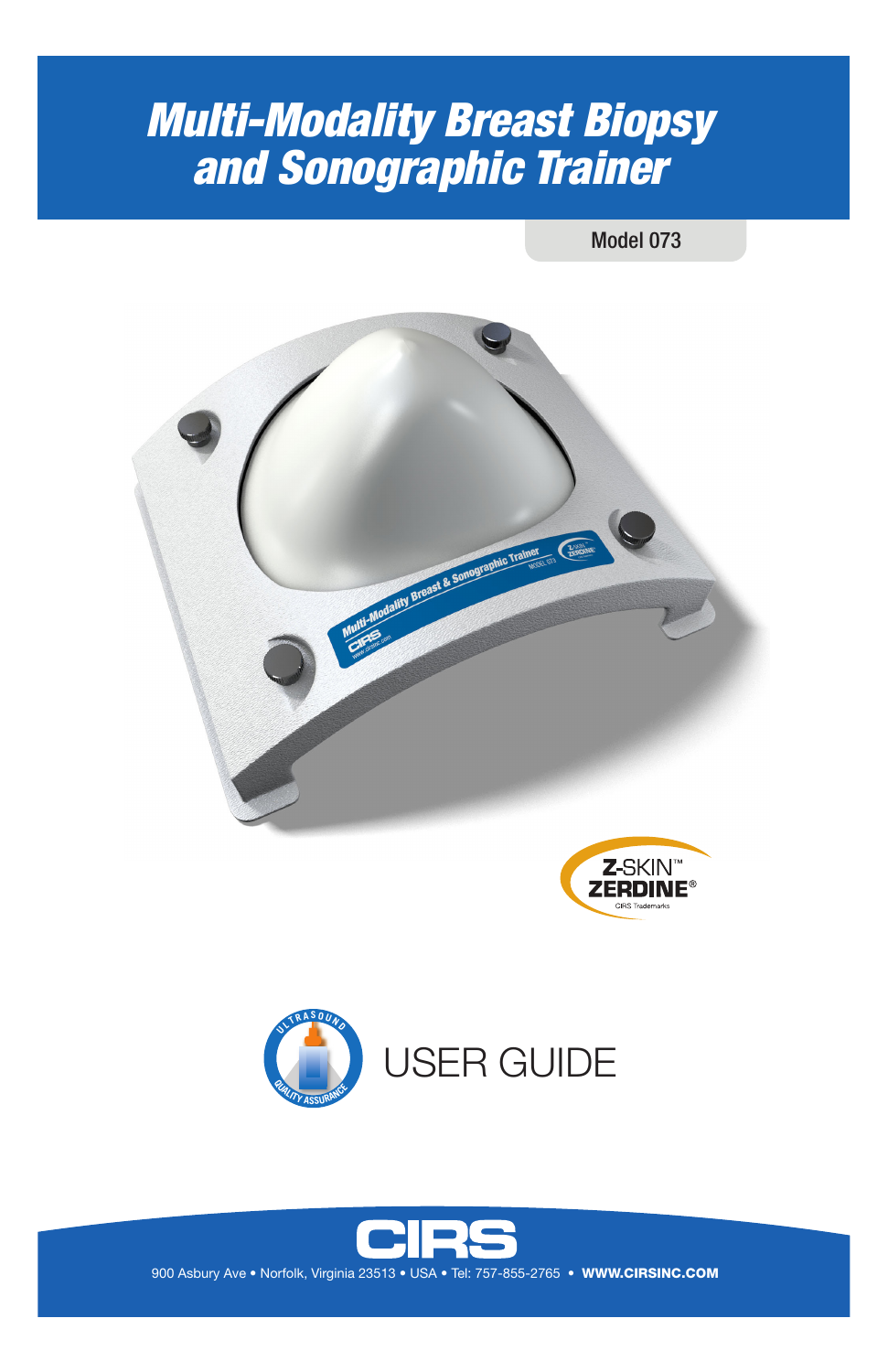# *OBJECTIVE*

The Multi-Modality Breast Biopsy and Sonographic Trainer is designed to train users in various aspects of breast imaging and image-guided interventional procedures. The phantom accurately mimics the heterogeneous appearance of breast tissue under ultrasound, mammography and MRI, and has five cystic lesions and ten dense lesions embedded within the breast background. Half of the dense lesions are spherical and have a 100-300 μm microcalcification embedded within it, while the other half have a spiculated shape. In addition to helping users identify different types of masses in the complex structure of the breast, the calcifications are useful markers for image registration between modalities.

# *DESCRIPTION OF THE PHANTOM*

CIRS Model 073 includes a patent-pending1 Z-Skin™ elastomer membrane that simulates the look and feel of skin during scanning and biopsy. The skin material closes up on itself after puncture with a needle, providing good protection from dessication even after multiple training sessions.

The material inside the phantom is formulated to minimize the effect of needle tracks while practicing biopsy techniques on the embedded masses. This material also has remarkable self-healing properties, and tracks will usually disappear within minutes (sometime seconds) of needle removal. Each mass may be biopsied multiple times.

| <b>DIMENSIONS</b>              | 12 cm $\times$ 10 cm $\times$ 9 cm<br>$(4.7" \times 4" \times 3.5")$                                                                                                                      |
|--------------------------------|-------------------------------------------------------------------------------------------------------------------------------------------------------------------------------------------|
| <b>WFIGHT</b>                  | 1 lb $(0.4 \text{ kg})$                                                                                                                                                                   |
| <b>SIZE</b>                    | 500 cc                                                                                                                                                                                    |
| <b>MEMBRANE MATERIAL</b>       | Z-Skin™ elastomer                                                                                                                                                                         |
| <b>BACKGROUND GEL MATERIAL</b> | Zerdine®                                                                                                                                                                                  |
| <b>CYSTIC MASSES</b>           | Qty: 5-10<br>Material: Zerdine®-based, anechoic under ultrasound<br>Size: 5 -10 mm in diameter<br>Shape: Spherical shape                                                                  |
| <b>DENSE MASSES</b>            | Qty: 10-15<br>Material: Zerdine-based, hyperechoic under ultrasound<br>Size: 5-10 mm in diameter<br>Half spherical with embedded microcalcifications (100-300 microns)<br>Half spiculated |

# *SPECIFICATIONS*

#### Custom Lesions available upon request.







1 PCT/US2006/039597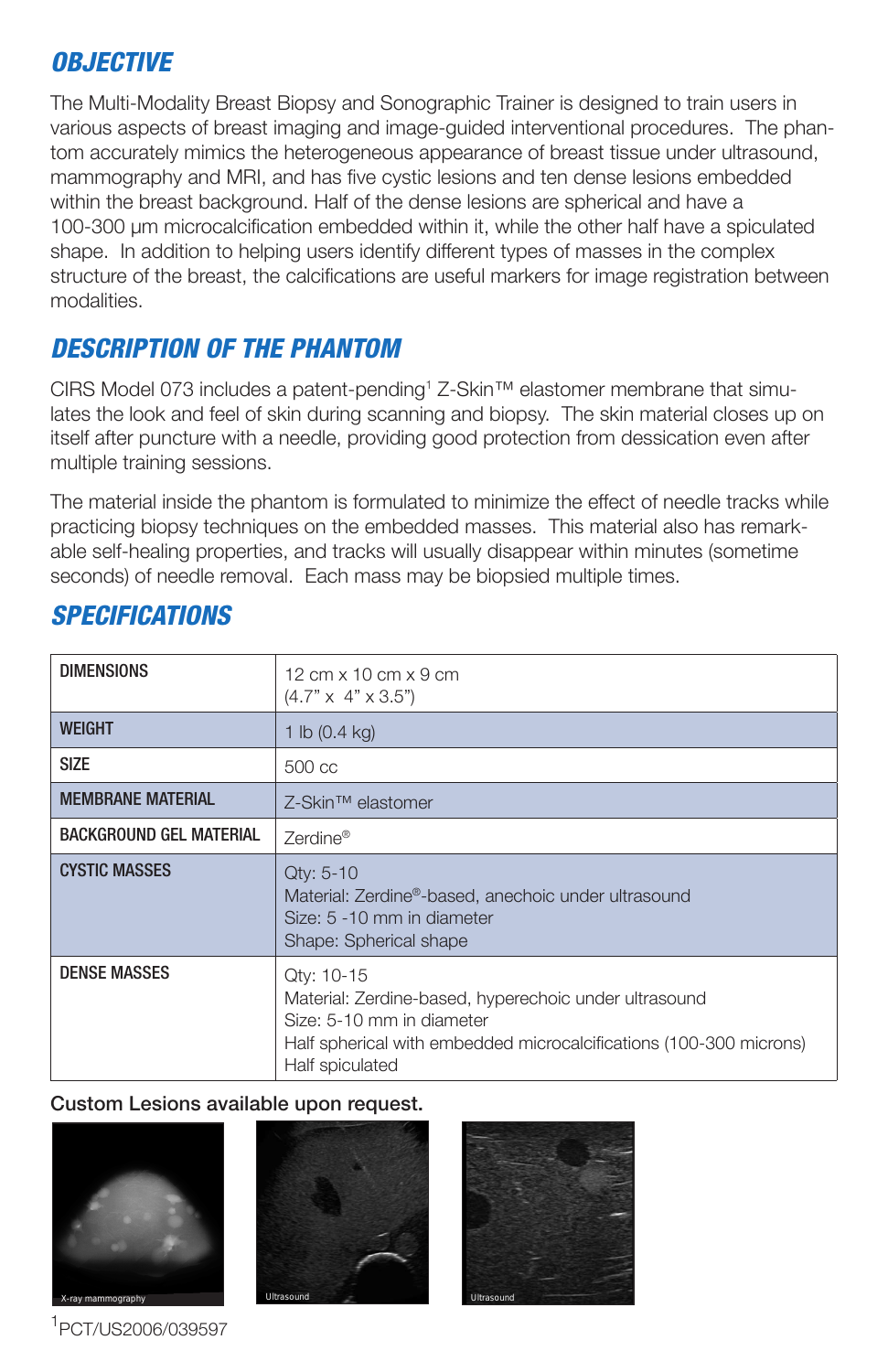# *USE OF THE PHANTOM*

1. For ultrasound imaging, apply coupling gel to the membrane

2. The phantom may be biopsied multiple times. Needle tracks will generally disappear soon after needle removal, but air bubbles and debris can sometimes be caught in the gel, and will be visible when imaged. Filling the needles or wetting them prior to insertion will reduce the incidence of these artifacts, as will the use of higher gauge needles.

3. When not in use, the phantom should be stored in an air-tight container to avoid dessication.

## *CARE AND HANDLING*

The phantom is designed for use with interventional procedures and the lifetime will vary considerably from user-to-user depending on the type of procedure tested. The following general care guidelines should be followed to maximize the life of the phantom.

- The phantom surface may be cleaned with mild soap and water ONLY. Avoid solventbased, alcohol-based, or abrasive cleaning agents. After cleaning, dry the phantom and re-apply the provided skin conditioner (talc).
- For maximum product lifetime, store the phantom in standard room temperature and humidity. Sub-freezing temperatures should be avoided during shipping, as the freeze-thaw cycle may damage housing integrity and displace the targets. High temperatures may accelerate desiccation. If signs of weight loss are seen (such as a sunken scanning surface), contact CIRS for assistance.
- Inspect your phantom regularly for signs of damage, particularly the membrane integrity. Tears in the membrane should be covered to prevent dessication.
- The phantom is designed to tolerate the rough handling that may occur during mammography compression.
- Technical questions should be referred to CIRS customer service at (800) 617-1177.

**Please note:** Each phantom is individually hand crafted and as such will have minor variations and anomalies. Our QA system has established processes to review these various anomalies to ensure they do not jeopardize the utility of the phantom. Minor surface blemishes will not adversely affect ultrasonic scans.